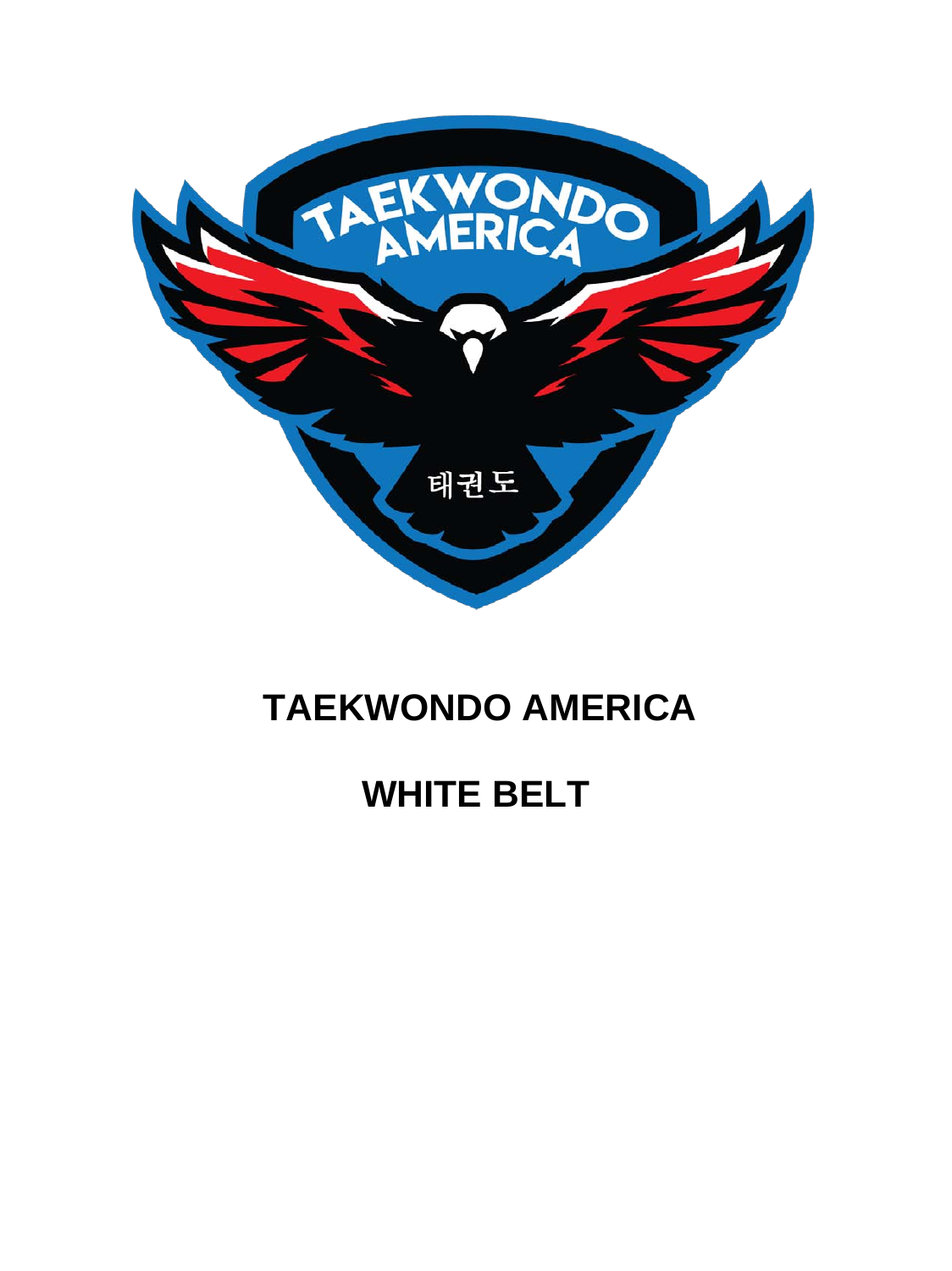# **WHITE BELT**

### **PATTERN**

Patterns are an important aspect of training in Taekwondo. Patterns help develop proper technique and focus. Patterns also build muscle and improve both flexibility and accuracy. For each different colored belt, the pattern changes and becomes more complicated. The majority of the patterns (except Yul- Gok, Ul-Ji and Tong-Il) start with a defensive move, which emphasizes Taekwondo's defensive nature. All of the patterns start and end at the same location. This ensures that the practitioners' stances are the correct length, width, and in the proper direction. There are 24 patterns in the ITF style of Taekwondo; this is symbolic of the 24 hours in a day. The names of these patterns typically refer either to events in Korean history or to important people in Korean history. Elements of the patterns; such as the number of moves, the diagram, or the way the pattern ends may also be historical references. Yells (ki-haps) are indicated in **BOLD**.

#### **KI-BON**

#### 14 Movements

*The First or beginning.*

#### Stance A

1. Left Low Block **Left Example 2.** Left Front Stance 2. Right Punch Middle Right Front Stance 3. Right Low Block Right Front Stance 4. Left Punch Middle Left Front Stance 5. Left Inner Forearm Block Left Back Stance 6. Right Punch Middle Right Front Stance 7. Left High Block Left Front Stance 8. **Right Reverse Punch (Ki-Hap)** Left Front Stance 9. Right Inner Forearm Block Right Back Stance 10. Left Punch Middle Left Front Stance 11. Right High Block Right Front Stance 12. **Left Reverse Punch (Ki-Hap)** Right Front Stance 13. Left Knife Hand Strike Middle Sitting Stance 14. Right Knife Hand Strike Middle Sitting Stance

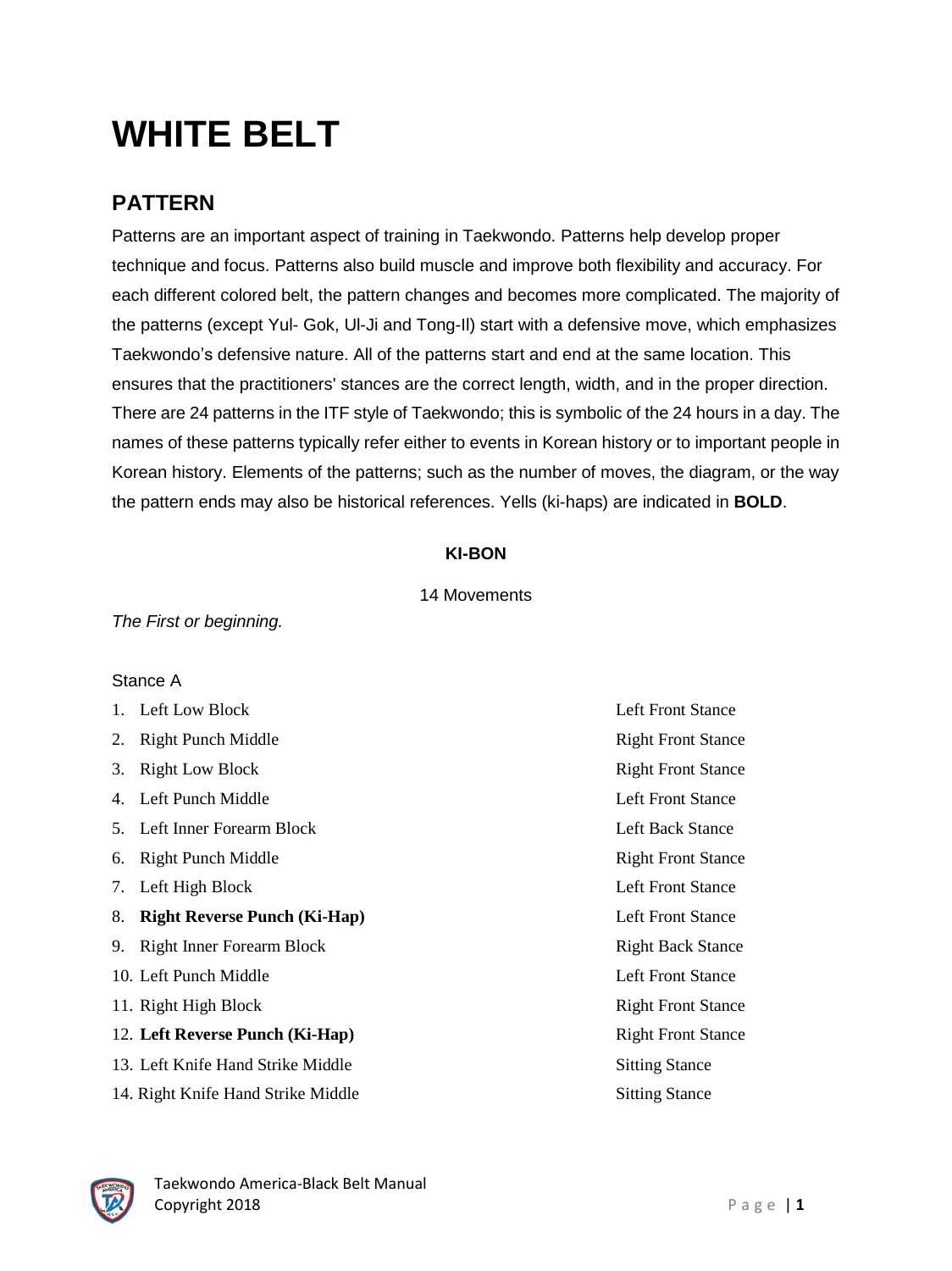## **ONE- STEPS SPARRING COMBINATION**

One-step sparring is the most controlled method of sparring. Students practice fighting combinations with a stationary opponent without contact. One-step sparring teaches students how to hit critical target areas on the human body and encourages students to use a wide variety of fighting techniques. Onesteps also help students develop physical control of these techniques and teach them the proper distance from a target that a technique should be executed. White and Yellow belts are required to learn pre-arranged one-steps as part of their training.

#### **RULES OF ENGAGEMENT**

- The proper distance for one-step sparring can be determined by having both students hold out their arms and touch fingertips.
- One student is the attacker and the other is the defender.
- The defender yells "attack" and the attacker executes a punch high without making contact.
- The attacker should not move unless he/she is in danger of being struck.
- The defender executes the one-step without contact, except when executing any block, in which case the defender should make light contact when executing any block.
- The defender yells **(Ki-Hap)** at the end of his/her one-step signaling he/she is finished.
- These steps are repeated for all one-steps with both students participating as both the attacker and defender until instructed to stop by the Instructor.
- When the Instructor calls to stop, the students should shake their partner's hand and thank him/her.